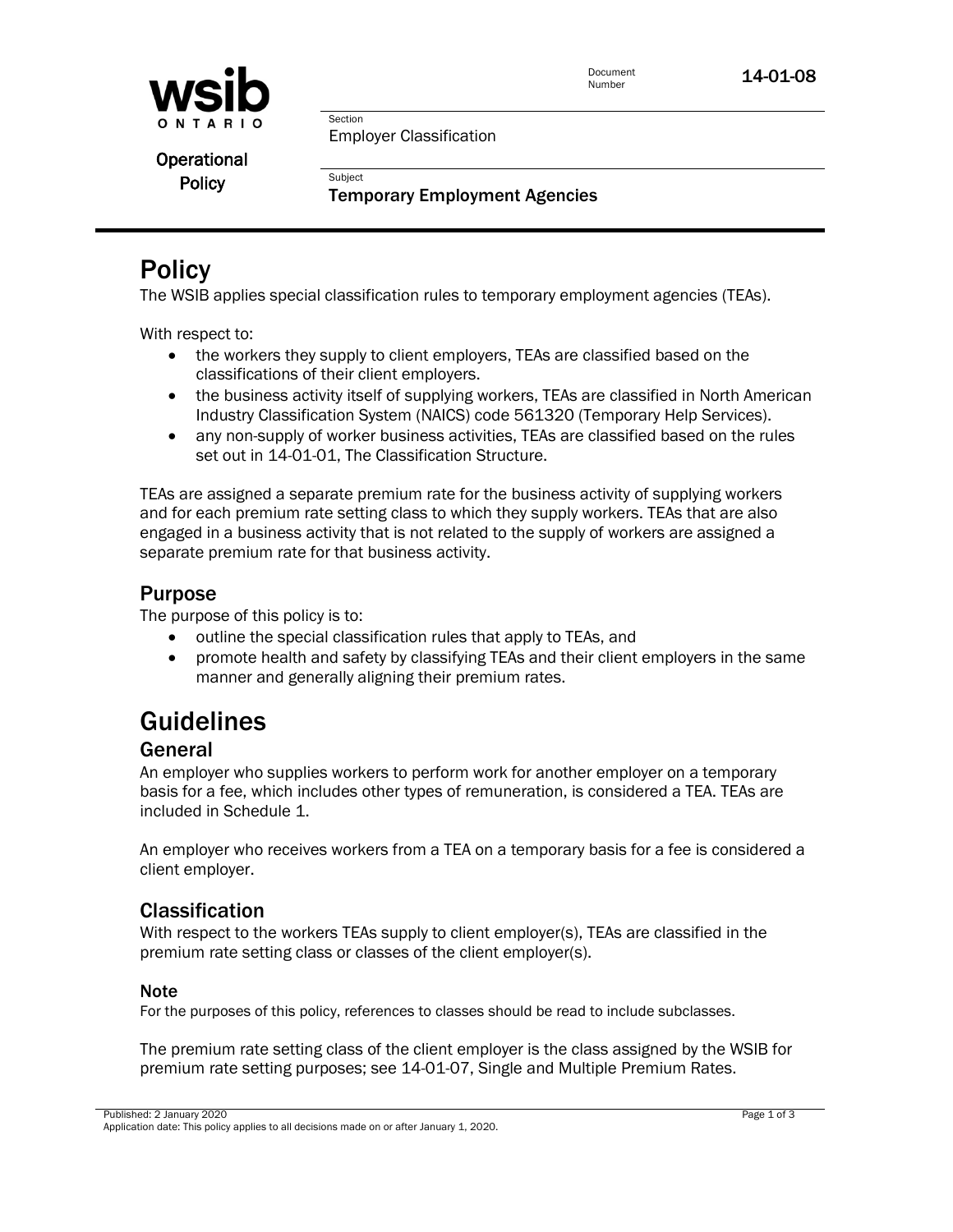

Document<br>Number

Employer Classification

Operational **Policy** 

Temporary Employment Agencies

#### Client employers not included in Schedule 1

Section

Subject

A TEA that supplies workers to:

- a Schedule 2 client employer, or
- a client employer that is not mandatorily covered under Schedule 1 and has not applied for Schedule 1 coverage,

is classified in the premium rate setting class the WSIB determines best represent the business activity of the client employer.

#### The business activity of supplying workers

All TEAs are also classified in NAICS code 561320 because they engage in the business activity of supplying workers. Their operations that are incidental to that business activity are considered ancillary and are classified in NAICS code 561320.

#### Classification information

TEAs are responsible for obtaining the information from client employers that is necessary for the WSIB to classify them based on the methods described in this policy. TEAs must provide that information to the WSIB upon request.

TEAs are responsible for reporting material changes in circumstances, including when they begin to supply workers to a premium rate setting class that the TEA is not currently classified in, see 22-01-01, Material Change in Circumstances - Employer.

If a TEA is supplying workers to a client employer and the client employer's premium rate setting class changes, the TEA's classification, with respect to those workers, also changes to align with the client employer. The change is applied going forward from the point the TEA is made aware of the change.

#### Payroll and wage records

TEAs are required to maintain segregated payroll and wage records for:

- each premium rate setting class (or classes) of the client employers to which they supply workers, and the legal names of the client employers,
- their operations classified in NAICS code 561320, and
- any 6-digit NAICS codes related to non-supply of worker business activities (if applicable).

If a worker is supplied to more than one premium rate setting class of an individual client employer, the TEA must report the worker's payroll and wage records in the premium rate setting class the worker primarily supports.

# Premium rate assignment

TEAs are assigned a separate premium rate for:

- each premium rate setting class of their client employer(s) they are classified in,
- their operations classified in NAICS code 561320, and

Published: 2 January 2020 Application date: This policy applies to all decisions made on or after January 1, 2020.